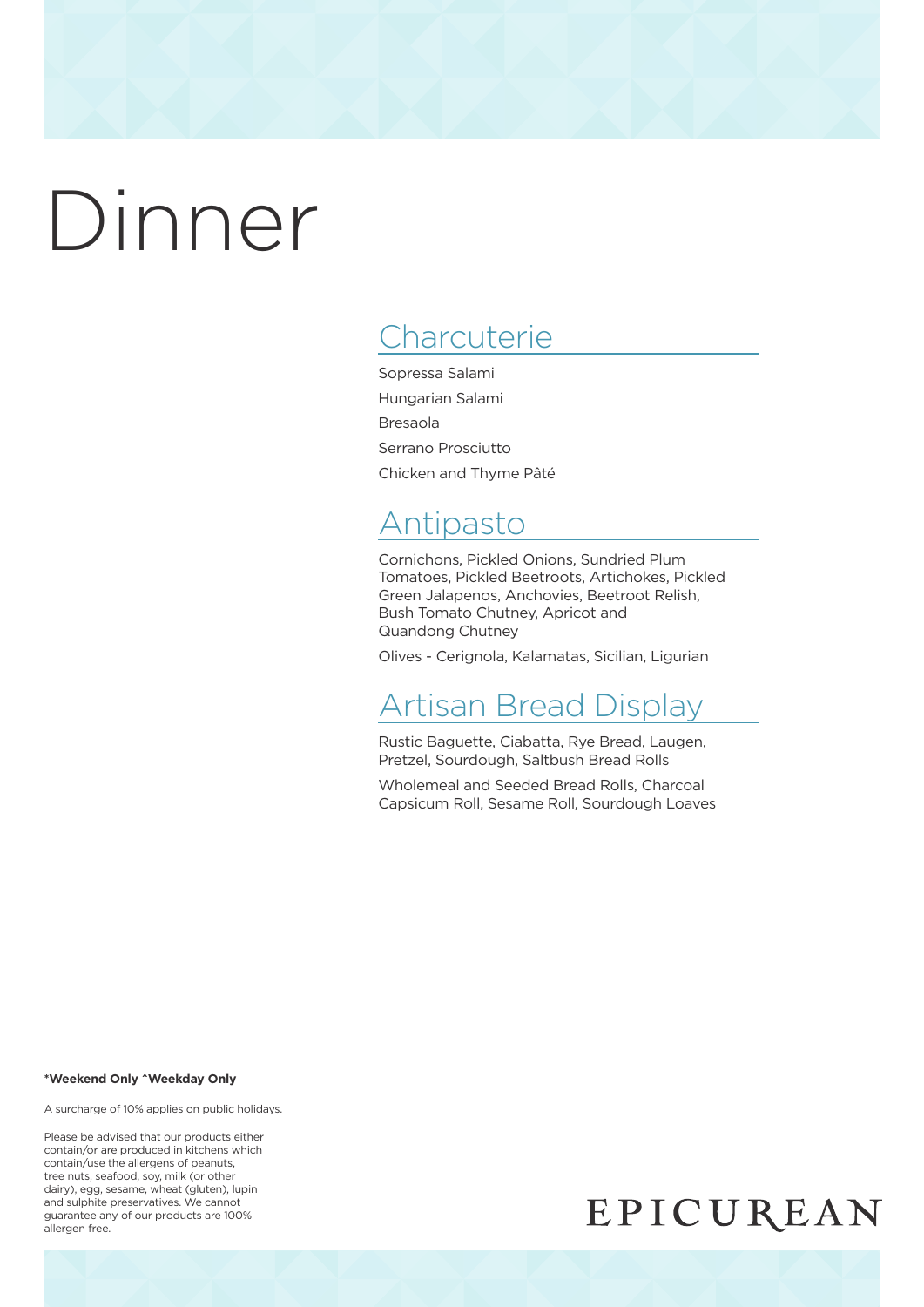## World Cheeses

Semi Matured – Gouda^, Manchego\* Matured – Vintage Cheddar, Torndirrup Native Herb White Mould - Camembert Blue Mould - Gorgonzola Grissini, Scottish Oat Cakes, Lavosh, Crackers Pear Paste, Quince Paste, Grapes Assorted Nuts and Dried Fruits Walnut and Sundried Australian Currant Bread

## Compound Salads

Scandinavian Style Potato Salad - Smoked Salmon, Capers and Onion

Moroccan Spiced Lamb, Roasted Pumpkin and Chickpea Salad

Kale, Edamame, Crispy Garlic with Yoghurt, Tahini Dressing

Shiitake Salad - Shitake, Enoki, Avocado, Miso Mustard Dressing

Chicken Caesar Salad

Italian Pasta Salad

Tabouleh

WA Seafood Salad^

Roasted Beef Salad with Truffle Mayo\*

Scallop and Seafood Salad\*

Assorted Dressings and Condiments

#### **\*Weekend Only ^Weekday Only**

A surcharge of 10% applies on public holidays.

Please be advised that our products either contain/or are produced in kitchens which contain/use the allergens of peanuts, tree nuts, seafood, soy, milk (or other dairy), egg, sesame, wheat (gluten), lupin and sulphite preservatives. We cannot guarantee any of our products are 100% allergen free.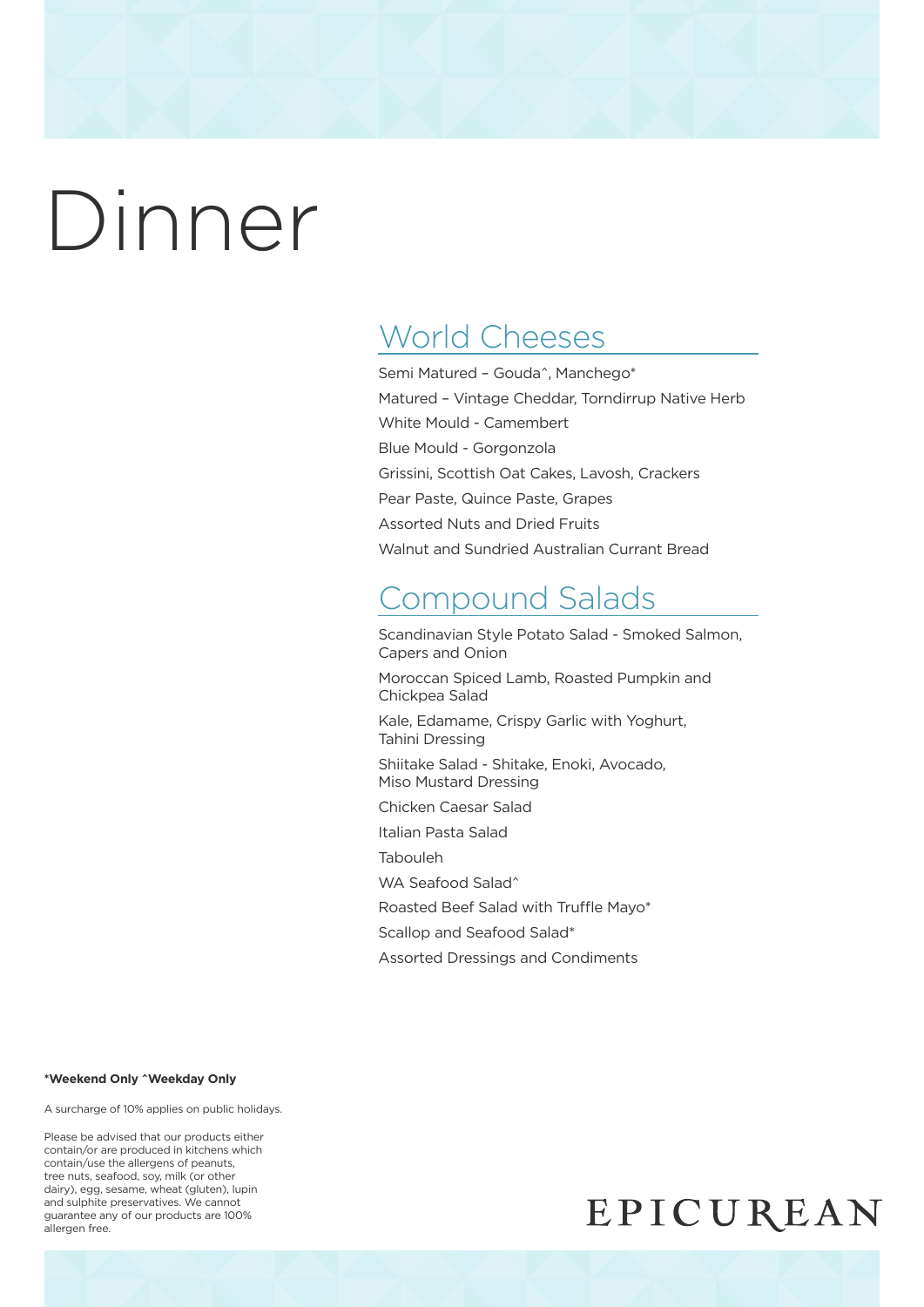## Seafood

Smoked Ocean Trout, Shallots and Spanish Capers Finest Australian Shucked Oysters Chilled Whole Prawns Chilled Blue Swimmer Crab

#### **Condiments**

Hot Pimento Aioli, Cocktail Sauce, Finger Lime Mignonette Dressing, Verjuice, Ponzu, Nam Jim,

Lemon Wedges

### Sushi & Rolls

Rolls – Jidori Roll, Salmon Roll, California, Hosomaki

Nigiri – Prawn, Tamago, Salmon, Tuna, Capsicum

#### **Condiments**

Wasabi, Soy, Pickled Ginger, Pickled Lotus Root, Pickled Cucumbers, Pickled Daikon, Gojuchang, Sesame Soy Dressing, Wakame

### Live Counter

Sashimi – Tuna, Hiramasa, Salmon Fish Roe Seaweed Salad Yuzu Dressing

#### **\*Weekend Only ^Weekday Only**

A surcharge of 10% applies on public holidays.

Please be advised that our products either contain/or are produced in kitchens which contain/use the allergens of peanuts, tree nuts, seafood, soy, milk (or other dairy), egg, sesame, wheat (gluten), lupin and sulphite preservatives. We cannot guarantee any of our products are 100% allergen free.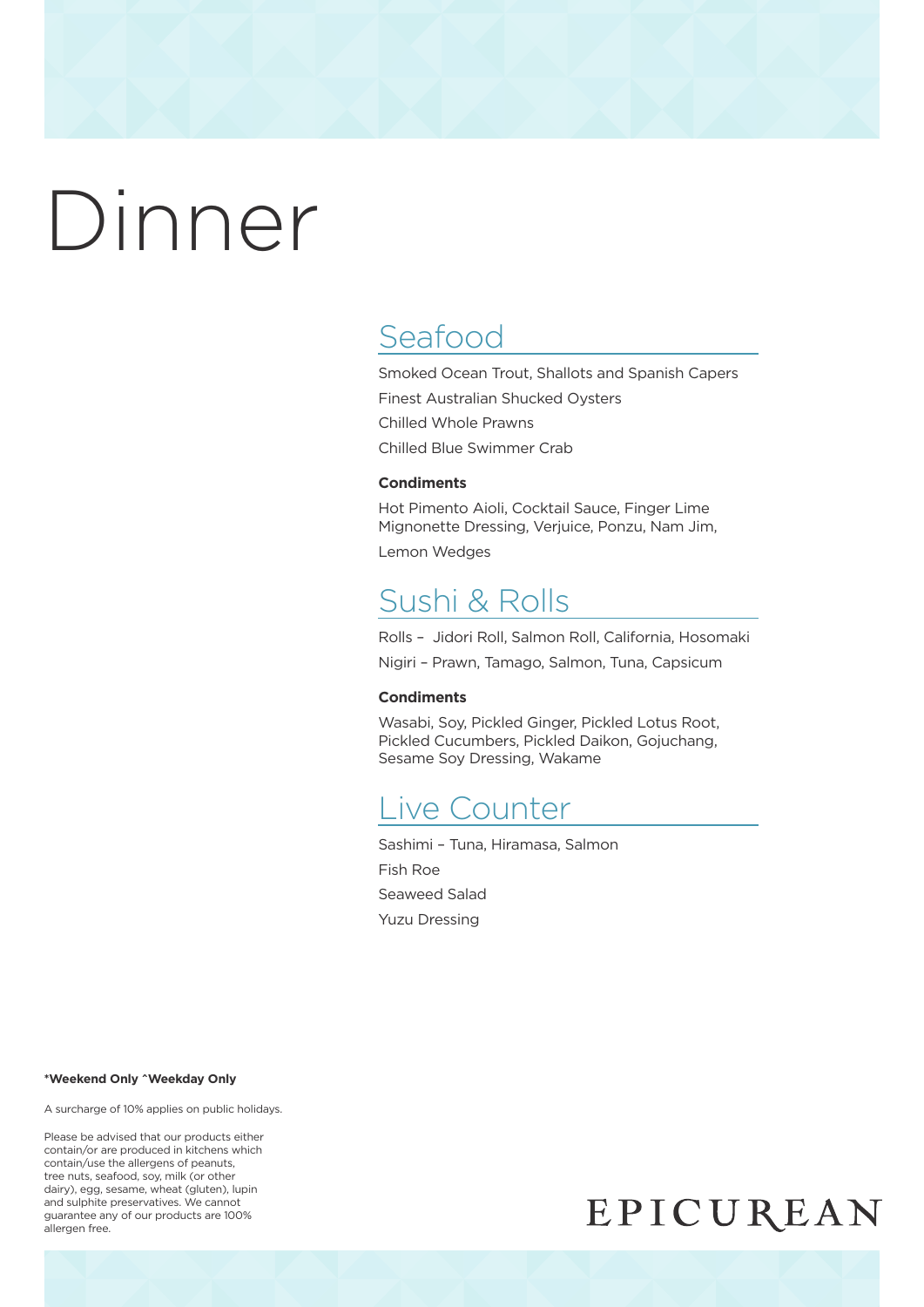### Asian

Singaporean Chilli Crab with Mantou Roasted Peking Duck with Pancakes, Hoisin Salt and Pepper Prawns Mushroom and Egg Drop Soup Satay Style Chicken Steamed Jasmine Rice Fried Rice with Beef Jerky Prawn Crackers Edamame Steamed BBQ Pork Buns\*

#### **Condiments**

Chilli Oil, Soy, Sambal

### Indian

Butter Chicken Coconut Fish Curry Paneer Mutter Lamb Rogan Josh Tandoori Malai Chicken Zucchini and Lentil Fritters\*

#### **Rice and Bread**

Pulihora – Lemon Flavoured Basmati Rice Tandoori Naan, Garlic and Butter

#### **Condiments**

Kachumber Raita, Mint Chutney, Tomato Chutney, Mango Pickle, Ginger Pickle, Mixed Vegetable Pickle, Masala Pappadums, Chilli and Coconut Sambal

#### **\*Weekend Only ^Weekday Only**

A surcharge of 10% applies on public holidays.

Please be advised that our products either contain/or are produced in kitchens which contain/use the allergens of peanuts, tree nuts, seafood, soy, milk (or other dairy), egg, sesame, wheat (gluten), lupin and sulphite preservatives. We cannot guarantee any of our products are 100% allergen free.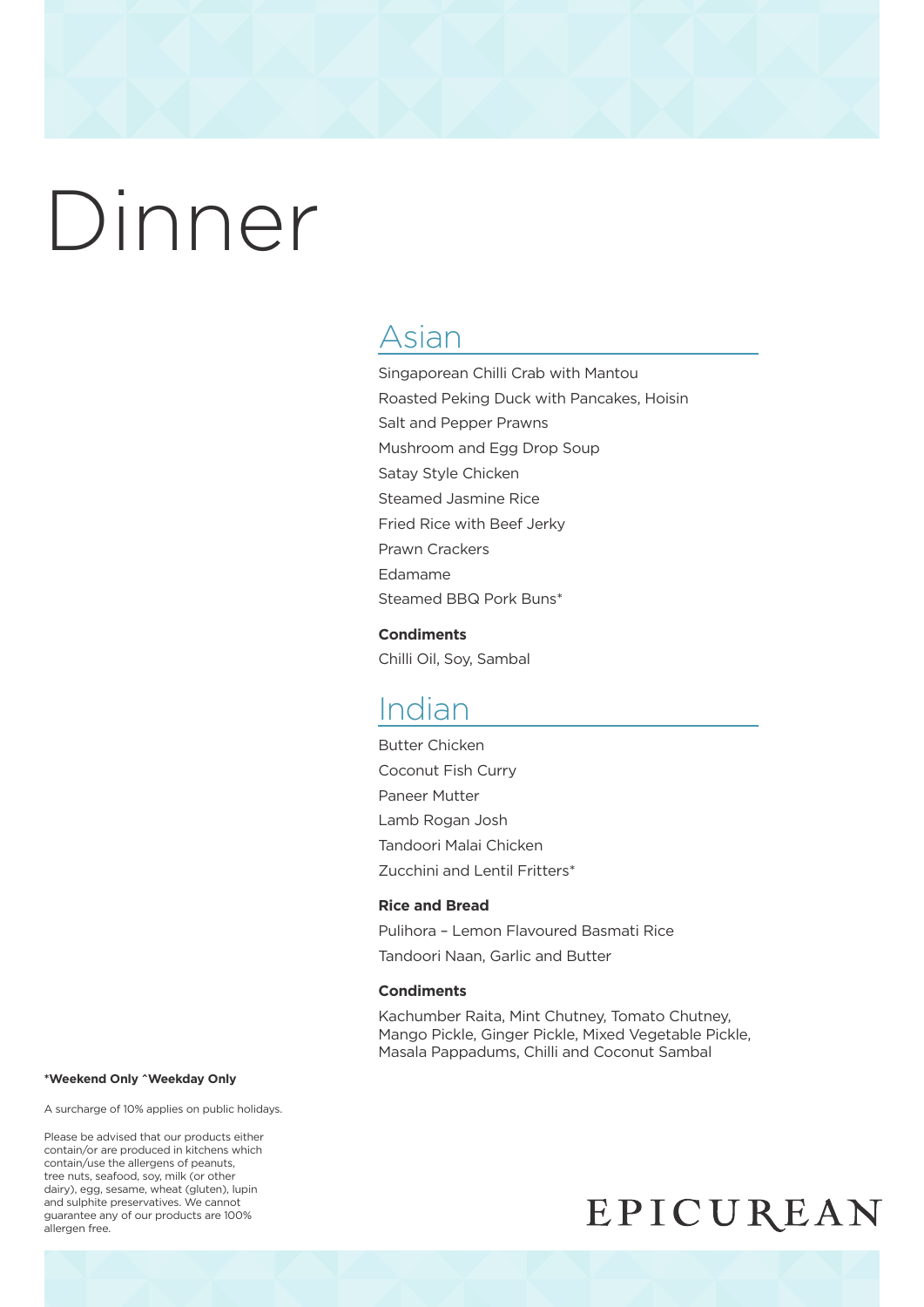## **Western**

Soup of the Day Seafood Paella Truffle Mashed Potato Gnocchi Primavera Crispy Potato Wedges Baby Vegetables with Peptitas Barramundi with Green Goddess Dressing Roasted Chicken Breast with Peri Peri Sauce Spinach and Ricotta Cannelloni Charred Baby Carrots, Broccolini, Asparagus with Crème Fraîche Italian Beef Meatballs with Napolitana Sauce^ Mushroom Arancini\* Fritto Misto – Lemon, Fried Parsley, Tartare\* Beef Petite Loins with Pepper Corn Jus\*

## Roast Section

Grilled Spanish Chorizo Cinnamon and Star Anise Crispy Pork Belly Roasted Beef Prime Ribs and Wagyu Silverside Rosemary and Garlic Marinated Leg of Lamb Vietnamese Lemongrass Pork Skewers\* Yorkshire Pudding Oven Fired Bread

#### **Sauces and Condiments**

Roasted Onion Beef Jus, Tasmanian Horseradish, Apple Sauce, Caramelised Onion, Honey Mustard, Mint Sauce, Gravy

#### **\*Weekend Only ^Weekday Only**

A surcharge of 10% applies on public holidays.

Please be advised that our products either contain/or are produced in kitchens which contain/use the allergens of peanuts, tree nuts, seafood, soy, milk (or other dairy), egg, sesame, wheat (gluten), lupin and sulphite preservatives. We cannot guarantee any of our products are 100% allergen free.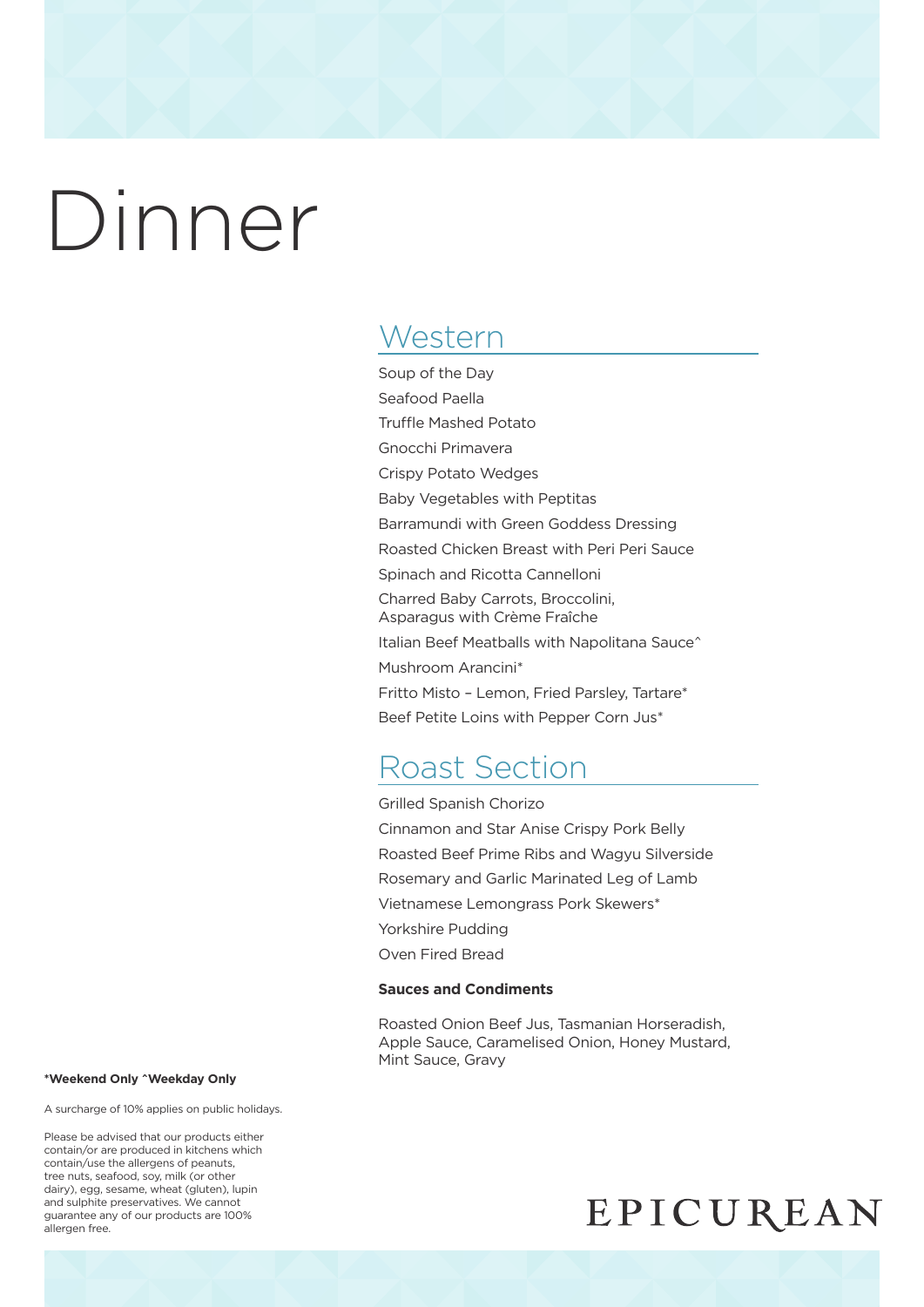## Dessert Cube

#### **Cakes**

Raspberry and Hazelnut Entremets Lime and Strawberry Gateaux Blueberry, Lavender Honey with White Chocolate Cake **In Glasses and Individuals** Chocolate Crème De Pot Mango with Guava Mini Desserts Apricot Panna Cotta Assorted Cheesecake

Crème Brûlée

Chocolate Mousse

#### **Hot Desserts**

Chocolate Pudding

Caramel Pudding

#### **Condiments**

Berry Compote, Anglaise, Caramel Sauce, Nutella, Chocolate Sauce, Mango Coulis, Whipped Cream

#### **\*Weekend Only ^Weekday Only**

A surcharge of 10% applies on public holidays.

Please be advised that our products either contain/or are produced in kitchens which contain/use the allergens of peanuts, tree nuts, seafood, soy, milk (or other dairy), egg, sesame, wheat (gluten), lupin and sulphite preservatives. We cannot guarantee any of our products are 100% allergen free.